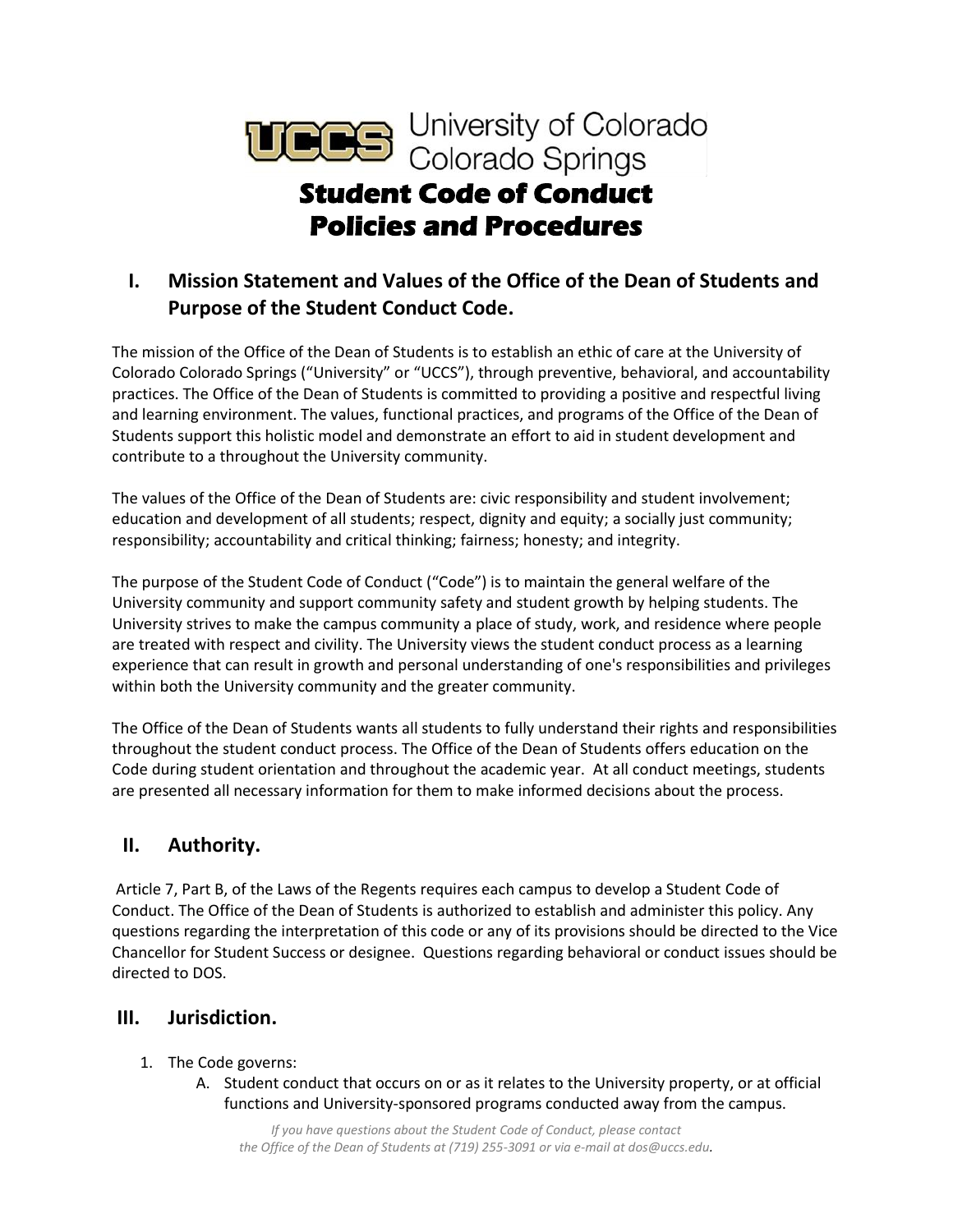Student conduct that occurs off University property is subject to this policy if it: 1) adversely affects the health, safety, or security of any member of the University community; or 2) adversely affects the mission of the University; or 2) involves any records or documents of the University.

- B. Actions which lead to aiding, abetting, or contributing to the commission of conduct prohibited by this code.
- 2. Proceedings initiated under the Code are separate from civil or criminal proceedings that may relate to the same incident. The University's jurisdiction does not depend on whether a student is criminally charged through the criminal justice system. Conduct proceedings by the University are not postponed while criminal or civil proceedings are pending unless determined by the Office of the Dean of Students. Dismissal of criminal charges or acquittal in a criminal case does not prevent the Office of the Dean of Students from investigating and adjudicating the incident.
- 3. The Code does not displace the authority of other appropriate UCCS officials to establish standards of conduct for particular setting and activities. For example, students who reside in UCCS housing may also be subject to standards of conduct established by Residence Life and Housing. Similarly, students who engage in academic misconduct may be subject to sanctions imposed by the department, college, or school.

## **IV. Advisors.**

Any student involved in the conduct process has the right to be accompanied by an advisor during the conduct process. Advisors are not permitted to speak for, or on behalf of, the charged student or the alleged victim during any phase of the conduct process. However, with permission from the conduct officer(s) or the Conduct Appeal Board, advisors may make a statement and/or ask questions of the responding student to present relevant information. If a student chooses to bring an advisor to the meeting, it is the student's obligation to select an advisor whose schedule allows attendance within the time frame designated in the student conduct notice. The Office of the Dean of Students or conduct officer(s) is not obligated to reschedule the meeting to accommodate an advisor's schedule.

# **V. Duties and Expectations of Students**

It is the duty of all students involved in the conduct process to participate honestly and conscientiously. Students are expected to read this Code, make a timely report of an incident, and file all necessary complaints through the Office of the Dean of Students. Students have a duty to cooperate and discuss relevant information with a conduct officer over the telephone or in person, adhere to stated deadlines, attend scheduled meetings, participate in all proceedings, and complete all sanctions as assigned. Knowingly providing false or misleading information to the Office of the Dean of Students is a violation of the Code. This provision does not apply to reports made or information provided in good faith, even if the facts alleged are not later substantiated. Failure to meet these duties and expectations may result in a decision being made without the benefit of the student's participation or may result in a student being charged with failing to comply with the student conduct process.

# **VI. Prohibited Student Conduct**

The conduct listed below is prohibited, as are attempts to commit conduct prohibited by the Code. Prohibited conduct may be committed via electronic means, including but not limited to, computers (such as with use of the Internet for email or social media), any type of phone (such as calls, text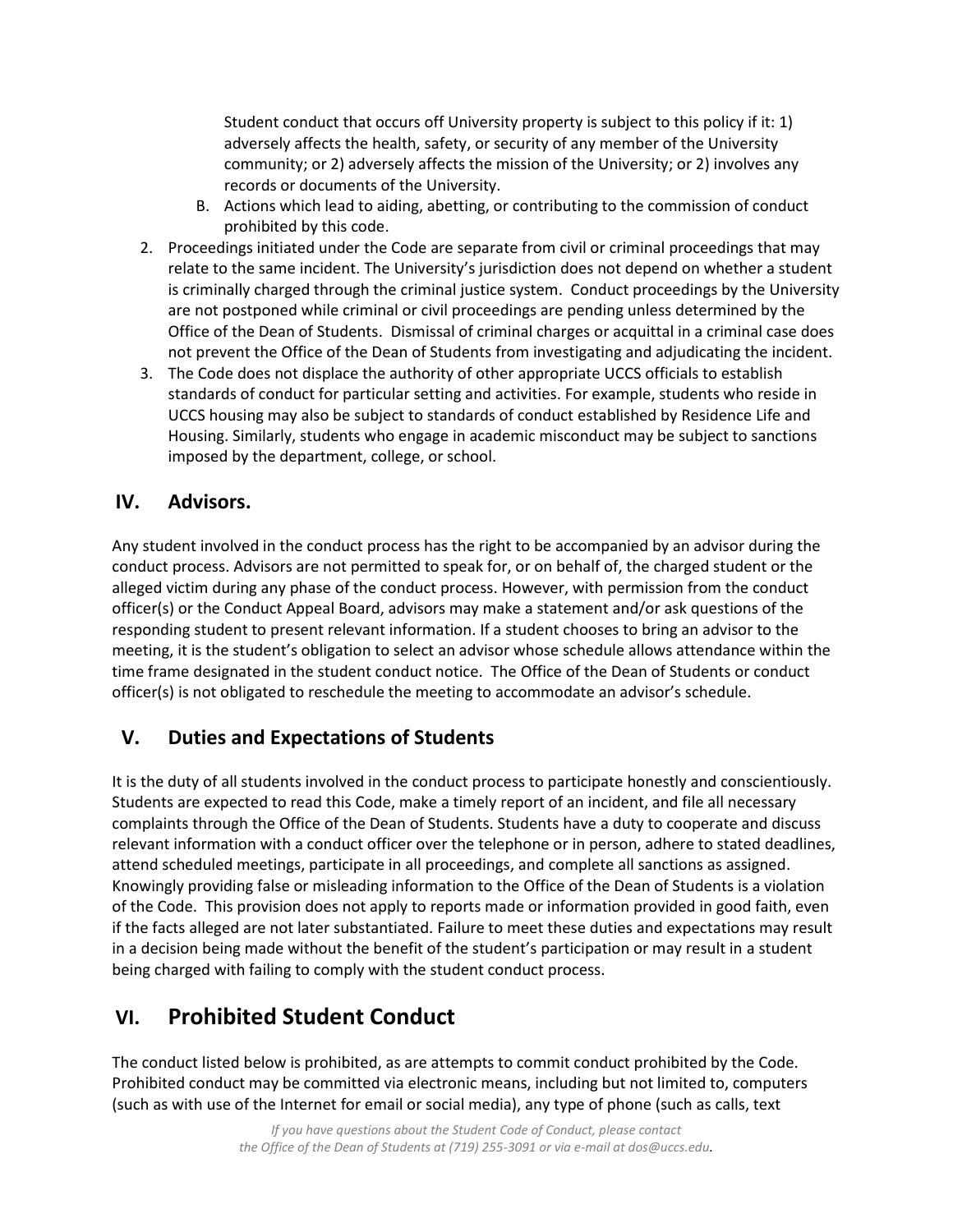messages, instant messaging, or the Internet), or any other means of electronic communication. These provisions should be not construed, and will not be implemented, to deny any student any rights protected by the United States and/or Colorado Constitutions.

- 1. Physical Misconduct. Any intentional or reckless physical force causing or likely to cause bodily harm upon any person including, but not limited to, assault, fighting, brawling, or restraining someone against their will.
- 2. Threats to or Endangerment of Person(s). Threatening or endangering the health or safety of another person.
- 3. Threats to or Endangerment of Animal(s). Threatening or endangering the health or safety an animal.
- 4. Harassment. Intentionally harassing, annoying, or alarming another person. Harassment may be:
	- A. Striking, shoving, kicking, or otherwise touching a person.
	- B. Directing obscene language or making an obscene gesture to or at another person in a public place.
	- C. Following a person in or about a public place.
	- D. Directly or indirectly initiating communication with a person or directing language toward another person, anonymously or otherwise, by telephone, telephone network, data network, text message, instant message, computer, computer network, computer system, or other interactive electronic medium in a manner intended to harass or threaten bodily injury or property damage, or making any comment, request, suggestion, or proposal by telephone, computer, computer network, computer system, or other interactive electronic medium that is obscene.
	- E. Making a telephone call or causes a telephone to ring repeatedly, whether or not a conversation ensues, with no purpose of legitimate conversation.
	- F. Making repeated communications at inconvenient hours that invade the privacy of another and interfere in the use and enjoyment of another's home or private residence or other private property.
	- G. Repeatedly insulting, taunting, challenging, or making communications in offensively coarse language to, another in a manner likely to provoke a violent or disorderly response.
- 5. Abusive Conduct. May include verbal abuse, threats, intimidation, coercion, or other conduct which has caused a person substantial emotional distress and where the circumstances would cause a reasonable person to suffer substantial emotional distress.
- 6. Sexual Misconduct. Sexual misconduct includes sexual assault non-consensual sexual intercourse; sexual assault: non-consensual sexual contact; sexual exploitation; intimate partner abuse (including domestic or dating violence); gender/sex-based stalking; sexual harassment; and retaliation as related to any form of sexual misconduct described. See University of Colorado Administrative Policy State 5014 – Sexual Misconduct, [http://www.cu.edu/ope/aps/5014;](http://www.cu.edu/ope/aps/5014) UCCS Policy 300-017 Discrimination and Harassment, [http://www.uccs.edu/Documents/vcaf/policies/2014/300-017DiscrimHarassment12-14-15.pdf;](http://www.uccs.edu/Documents/vcaf/policies/2014/300-017DiscrimHarassment12-14-15.pdf) UCCS Office of Institutional Equity Process and Procedures, [http://www.uccs.edu/Documents/equity/policies\\_procedures/process\\_procedures\\_2015\\_2016.](http://www.uccs.edu/Documents/equity/policies_procedures/process_procedures_2015_2016.pdf) [pdf.](http://www.uccs.edu/Documents/equity/policies_procedures/process_procedures_2015_2016.pdf)
- 7. Stalking. Repeatedly following, approaching, contacting, placing under surveillance, or communicating with another person (or a member of that person's immediate family) in a manner that would cause a reasonable person to suffer serious emotional distress.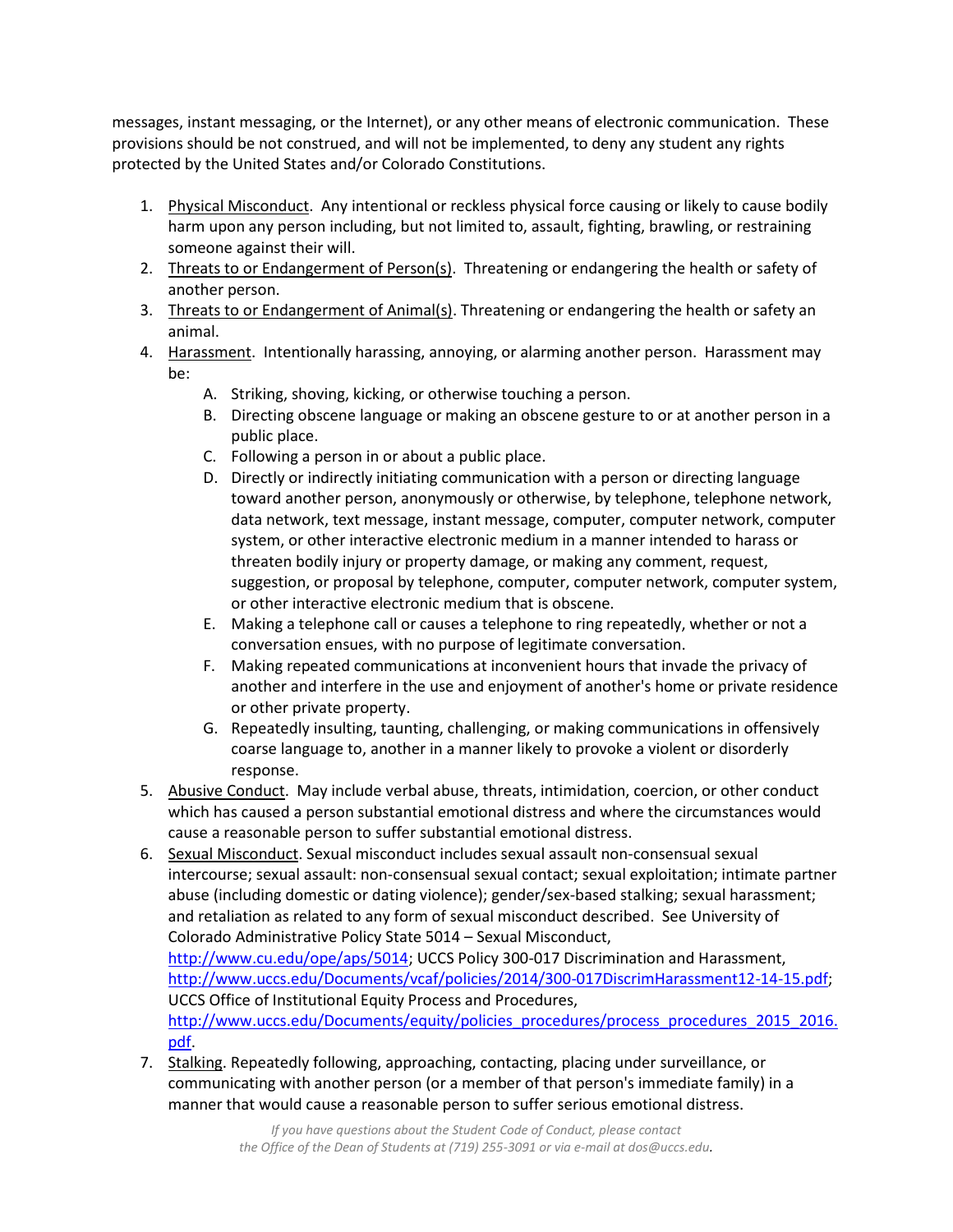- 8. Hazing. Any activity by which a person recklessly endangers the health or safety of or causes a risk of bodily injury to an individual for purposes of initiation or admission into or affiliation with any student organization regardless of their willingness to participate. Hazing includes but is not limited to:
	- A. Forced and prolonged physical activity.
	- B. Forced consumption of any food, beverage, medication or controlled substance, whether or not prescribed, in excess of the usual amounts for human consumption or forced consumption of any substance not generally intended for human consumption.
	- C. Prolonged deprivation of sleep, food, or drink.
	- D. Humiliation and degradation.
- 9. Interference, Obstruction, Disruption of University Activity. Materially and substantially interfering with, obstructing, or disrupting a University activity.
	- A. University activities include, but are not limited to, all normal university activities, such as teaching, research, Residence Life activity or operations, recreation, meetings, public events, and disciplinary proceedings. University activities include off-campus university programs or activities.
	- B. This prohibition includes, but is not limited, interferences, obstruction or disruption of the freedom of expression of movement of students or other members of the university community and their guests.
- 10. Interfering with, Obstructing or Disrupting Police or Fire Response. This includes but is not limited to:
	- A. Resisting arrest.
	- B. Failing to abide by the directions of a peace officer.
- 11. University Property. Harming, damaging, or tampering with any UCCS property. This also includes unauthorized entry into, exit from, or presence on university property.
- 12. Violation of University Policy or Regulation. Violation of any University system or campus policy or regulation. This includes, but is not limited to:
	- A. Misuse of any UCCS computer resource. All student use of University computing and/or network resources must be in compliance with University policy, or local, state, or federal law, including UCCS Policy 700-002 Responsible Computing, [http://www.uccs.edu/Documents/vcaf/policies/2015/700-002RespComp11-2015.pdf.](http://www.uccs.edu/Documents/vcaf/policies/2015/700-002RespComp11-2015.pdf)
- 13. Violation of Law. Violating any federal, state, or local law, as determined by the Office of the Dean of Students.
- 14. Aiding and Abetting. Contributing to the commission of conduct prohibited by this code.
- 15. Academic Misconduct. Engaging in any form of academic misconduct, including plagiarism, fabrication, falsification, and other forms of cheating on examinations, tests, quizzes, research projects, and assignments. Plagiarism is portraying another person's intellectual property as one's own. Fabrication is making up data, notes, or other research information and reporting them. Falsification is manipulation of the research process, or altering data, such that the reported results are not accurate.
- 16. Theft. Knowingly obtaining or exercising control over anything of value without authorization or by threat or deception.
- 17. Illegal Drugs. Possessing, using, manufacturing, distributing, or selling illegal drugs or drug paraphernalia, including the misuse of prescription and/or over the counter medications. Although possession and use of marijuana is no longer a crime under Colorado law, the possession and use of marijuana remains illegal under federal law. Consistent with federal law, including the Controlled Substances Act and the Drug Free Schools and Communities Act, the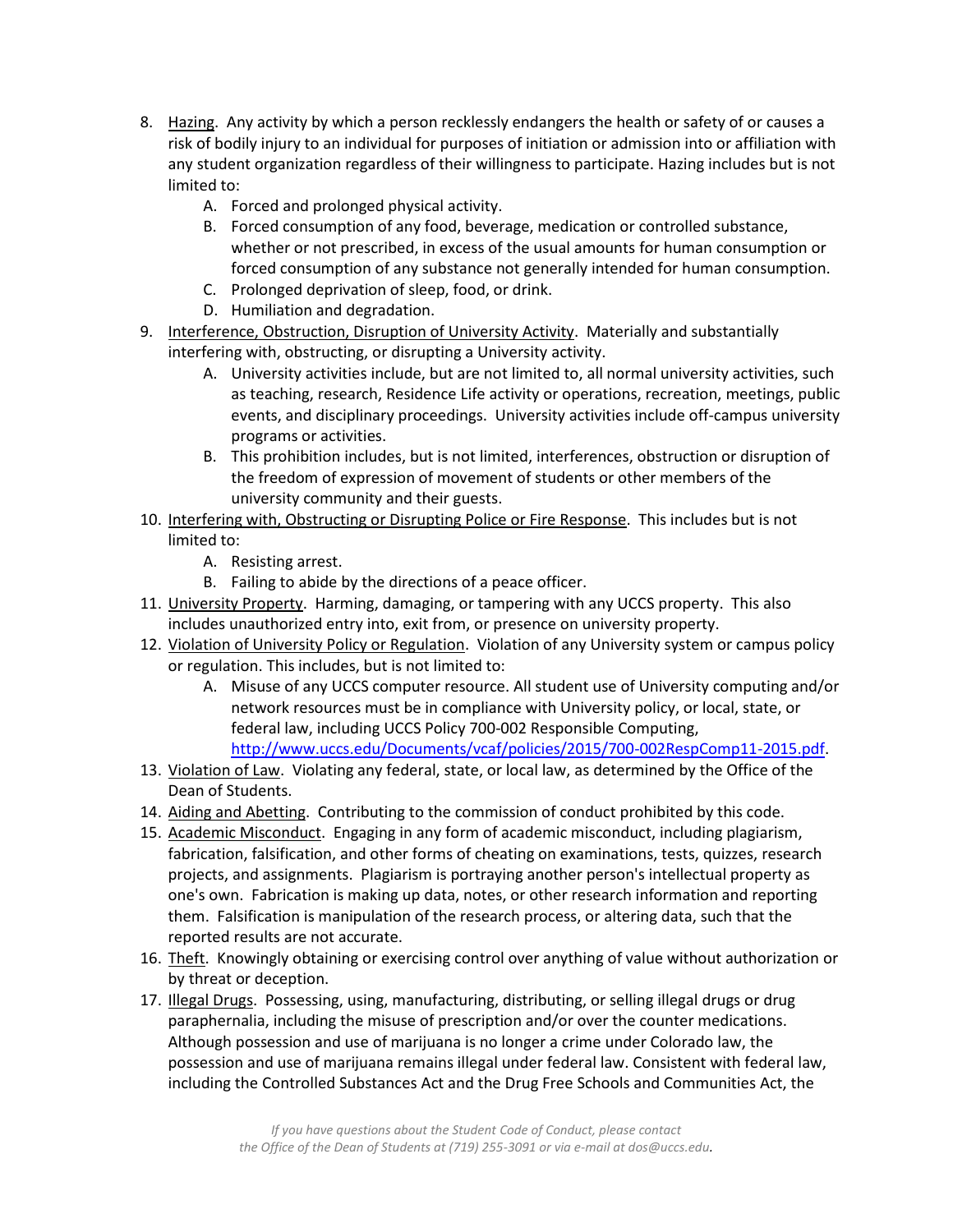use and/or possession of marijuana in any form is prohibited on campus and/or on any property owned, leased or operated by UCCS, including UCCS student housing.

- A. Misuse of legal substances; use of general products as intoxicants or "means to get high"; and inhaling or ingesting a substance (including but not limited to nitrous oxide, glue, paint, gasoline, solvent, etc.) other than in connection with its intended purpose is also prohibited.
- B. Use of a prescription drug other than by the person to whom the drug is prescribed and in accordance with the prescription is prohibited. This includes sharing drugs such as Ritalin or Adderall.
- 18. Alcohol. Possessing, using, manufacturing, distributing, or selling alcohol in violation of law or university policy. This also includes driving while under the influence of alcohol and/or drugs.
- 19. Weapons Control. Possessing or using any weapon or firearm in violation of law or university policy. See Regent Policy 14I, [www.cu.edu/regents/Policies/Policy14I.htm.](http://www.cu.edu/regents/Policies/Policy14I.htm)
- 20. Providing False Information. Providing any false information to a University Official. Including, but not limited to:
	- A. Providing false medical documentation.
	- B. Knowingly reporting or providing false information in a University investigation.
	- C. Impersonation of another, using another person's identity, or furnishing materially false information to law enforcement or any university official, including manufacturing, use or possession of false identification. This section prohibits use of false identification or the identification of another person to gain entrance to any facility or business.
	- D. Forging or altering another person's signature or any official university document.
- 21. Retaliation. Retaliating against or discouraging, directly or through third parties, an individual from participating in a university process, including the conduct process. To be considered retaliation there must be a causal connection between a materially adverse action and the act of reporting a violation or participating in a conduct process. A materially adverse action is one that would dissuade a reasonable person from reporting a violation, and includes, but is not limited to intimidation, threats, or coercion. A determination of whether an action is materially adverse is a fact dependent inquiry made on a case-by-case basis by the conduct officer(s).
- 22. Fire Safety. Violation of local, state, federal or campus fire policies including, but not limited to:
	- A. Intentionally or recklessly causing a prohibited fire;
	- B. Failure to evacuate a University controlled building during a fire alarm;
	- C. Improper use of University safety equipment;
	- D. Tampering with or improperly engaging a fire alarm or fire detection equipment while on University property.
- 23. Riots. Engaging in, inciting, or arming someone for a riot or public disturbance.
- 24. Student Conduct Process. Failing to comply with the student conduct process. This includes, but is not limited to, failing to comply with a conduct investigation, or failing to abide by or complete a University sanction in a satisfactory manner.
- 25. Residence Life and Housing. Violating any Residence Life and Housing policy. This includes any policy appearing the Residence Life Handbook or provision in the Housing Contract.
- 26. Responsible Conduct. Failure to engage in responsible conduct that reflects credit upon the UCCS community or to model good citizenship in any community.

## *Good Samaritan Provision*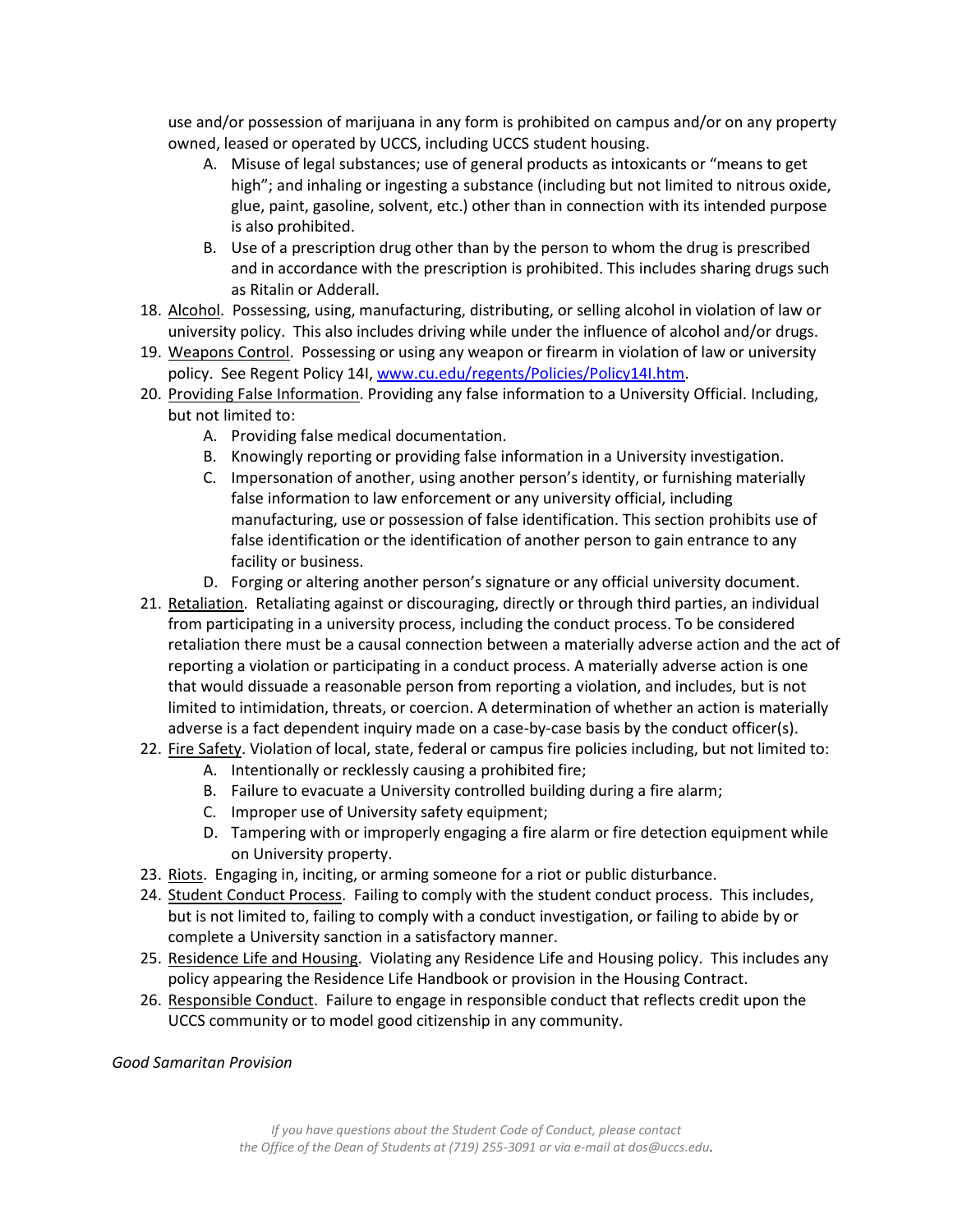The University cares about the health and safety of our students. There may be times when students face medical emergencies involving alcohol or drug use. In these situations, the University expects students to request emergency medical assistance for oneself or someone who may be suffering from a serious medical situation. Thus, the University has enacted a "**Good Samaritan Provision**." Students who seek medical assistance for themselves or another person who is intoxicated due to AOD will not be subject to University disciplinary action, except when it has been determined that another violation of University policy has occurred.

In order for this provision to apply:

- 1. The reporting party must contact appropriate officials and be cooperative. If the reporting party is seeking assistance on another student's behalf, the reporting party must remain with the intoxicated/impaired student.
- 2. All intoxicated/impaired student(s) must agree to a timely conversation or evaluation of their alcohol/drug use with the Office of the Dean of Students or Residence Life and Housing.
- 3. If it is determined by the conduct officer(s) that education activities, assessment, and/or treatment are necessary to address the concern for student health and safety, the student must complete such action. Likewise, student organizations involved in an incident must complete required steps to address concerns.

This provision may only be invoked by a student at the time when the student is being heard or investigated by a conduct officer(s). Based on the totality of the incident, the conduct officer(s) will make the final determination as to the applicability of this provision and reserves the right to reduce sanctions or dismiss charges. If a student has been found to have repeatedly engaged in prohibited conduct, then the student is less likely to receive an exemption from disciplinary action granted under this provision.

This provision only applies to disciplinary action and/or sanction under the Code and does not apply to any criminal action taken by law enforcement, such as issuing a citation or making an arrest. This provision does not limit the authority of University staff to take such action as required by university standards or state or local laws.

# **VII. Definitions**

Unless the context requires a different meaning, the following definitions should apply.

- 1. Acceptance of Responsibility. The responding student agrees that the facts contained in the notice and related documents do constitute a violation of the Code of Conduct.
- 2. Aggravating Factor. Any circumstances accompanying the commission of misconduct that adds to its seriousness. Examples may include violence, violation of trust or duty, premeditation of an incident, use of force, a previous conduct violation, and elements of hate or bias.
- 3. Conduct Appeal Board. Appointed by the Vice Chancellor for Student Success charged with reviewing cases that have been sanctioned for appellate review.
- 4. Conduct Officers. Includes any University staff member who is designated to investigate and make decisions about facts in student conduct cases. Conduct officers have the authority to determine sanctions including, but not limited to, exclusion, no-contact orders, administrative moves, residence hall termination, probation, suspension, expulsion, and educational sanctions.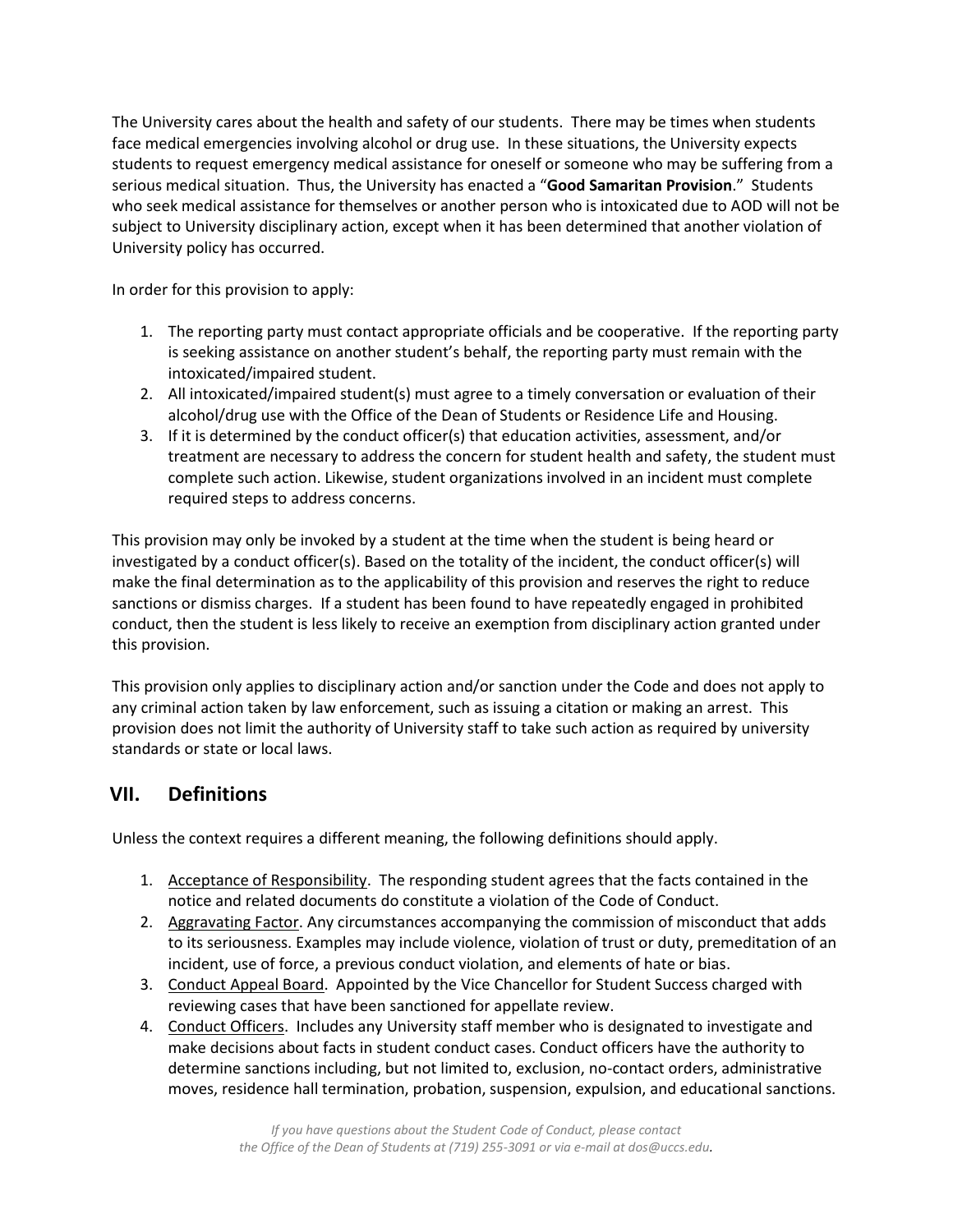- 5. Designation. A student's classification; i.e., graduate, undergraduate, continuing education, degree seeking or non-degree seeking.
- 6. Mitigating Factor. Extenuating circumstances that may be taken into account to reduce a sanction. They do not constitute a justification or excuse for the offense in question.
- 7. Parent. A student's parent or legal guardian.
- 8. Peace Officer. A person designated by the University of Colorado or the state or federal government with the responsibility of enforcing laws or policies.
- 9. Student. Any undergraduate, graduate, or non-degree student who is admitted, enrolled, or registered for the current or any future term, or who was registered at the time of the alleged incident. This also includes individuals admitted to programs and attending orientation sessions.
- 10. University Official. A University staff member working in the performance of his or her duly authorized duties. University officials may be full or part time, or may be student staff members.
- 11. University Property. Land, buildings, and facilities in possession of, owned by, used by, or controlled by the University or funded by University budgets.
- 12. Witness. Any individual with information relating to a conduct case.
- 13. Working Day. Monday through Friday, except for official University holidays.

## **VIII. Conduct Procedures**

- 1. Prohibited Conduct Handled Outside of the Office of the Dean of Students. There are instances where the Office of the Dean of Students may not investigate or adjudicate allegations of misconduct. These include:
	- A. Sexual Misconduct and Protected Class Discrimination and Harassment: The UCCS Office of Institutional Equity receives complaints of and investigates all allegations of sexual misconduct and protected class discrimination and harassment. If allegations of sexual misconduct and protected class discrimination are accompanied by other violations of the Code, then the matters may be investigated separately and outcomes may be independence.
	- B. Academic Misconduct: Cases involving academic misconduct are heard through the individual college or school in which the allegation misconduct occurred. Colleges may refer a case to the Office of the Dean of Students. The UCCS Student Academic Ethics Code Policy is available at

[http://www.uccs.edu/Documents/vcaf/200-019%20StudentAcademic%20Ethics.pdf.](http://www.uccs.edu/Documents/vcaf/200-019%20StudentAcademic%20Ethics.pdf) Each college and school has their own processes available. For information about classroom behavior, see the Office of the Dean of Students Classroom Behavior Policy, available at

[http://www.uccs.edu/dos/student-conduct/student-classroom-behavior-policy.html.](http://www.uccs.edu/dos/student-conduct/student-classroom-behavior-policy.html)

- 2. Complaint. A conduct officer may initiate a conduct process on the basis of a complaint or report received from any source, including, but not limited to an individual, a residence hall official or a law enforcement agency. Upon receipt of the complaint or report, the conduct officer may review the information to decide whether the allegations fall within the jurisdiction of this policy and whether conduct proceedings should occur.
- 3. Notice.
	- A. The conduct officer shall initiate the conduct process by notifying the student who is the subject of the report or complaint. The student shall be contacted at the phone number or mailing address appearing in the University's student information system or through the student's assigned University email. The University will use the permanent address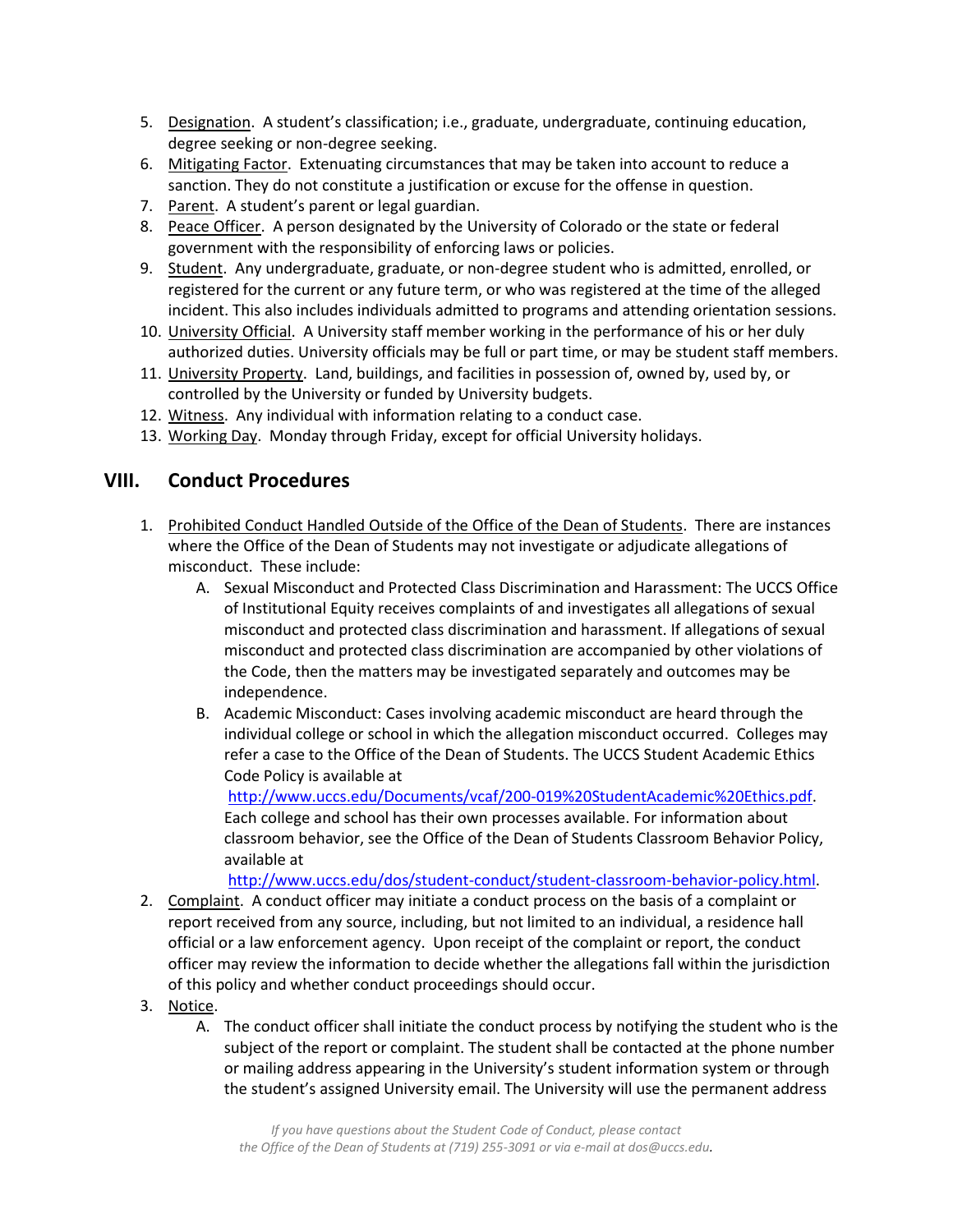on file if neither the phone number nor mailing address are current. Notice to the student will be considered furnished on the date of hand-delivery, on the date emailed, or three days after the date the notice is placed in the U.S. mail.

- B. The notice should include:
	- 1) A sufficient factual description of the alleged misconduct;
	- 2) The conduct code provisions that are alleged to have been violated;
	- 3)The requirement that the student must set up a conference with the conduct officer within the time frame designated in the letter.
- C. If the student does not schedule or attend a conference by the date specified in the notice, or if the student schedules a conference, but does not attend, the conduct officer can decide the outcome of the case in the student's absence. Unless unusual circumstances beyond the control of the student arise, a delay in the process will not be granted.
- 4. Resolution Process.
	- A. Conduct meeting. A conduct officer will meet with the charged student to explain the conduct process, to answer any questions the student may have, and choose a preference for one of the two resolution options:
		- 1) The Administrative Review process is between the student and at least one conduct officer.
		- 2) The Administrative Hearing process is between the student and at least two conduct officers.
	- B. Resolution.
		- 1) Resolving an allegation of a violation of the Code generally includes written notice of the factual allegations and alleged violations of the Code, the opportunity to meet with at least one conduct officer in either the administrative review or administrative hearing format to address the allegations and provide information, the conduct officer(s) reviewing the allegations and making factual determinations based on a preponderance of the evidence, and written notice to the student of the determination of the conduct officer(s).
		- 2) In making the determination, the conduct officer(s) will consider: a) the allegations contained in the notice and any response provided by the student; b) any relevant documents that are contained in the file or provided by the student, any alleged victim, or any other interested party; c) the oral or written statements of any witnesses with relevant information, as supplied by the parties to the case or as requested by the conduct officer; d) the credibility of any person providing information; and e) any aggravating or mitigating factors.
		- 3) If the student selects an Administrative Hearing or is facing expulsion, the student may identify witnesses whom the student believes have relevant information to the conduct officer(s). The conduct officer(s) will make a good faith effort to contact such witnesses to obtain a statement. However, the University cannot guarantee the participation of an identified witness. The conduct officer(s) may decline to contact a witness if the conduct officer(s) believes that the witness does not have relevant information. Although the student may request that the conduct officer(s) ask specific questions of a witness, the student is not entitled to be present during the meeting between the witness and the conduct officer(s). Further, it is within the discretion of the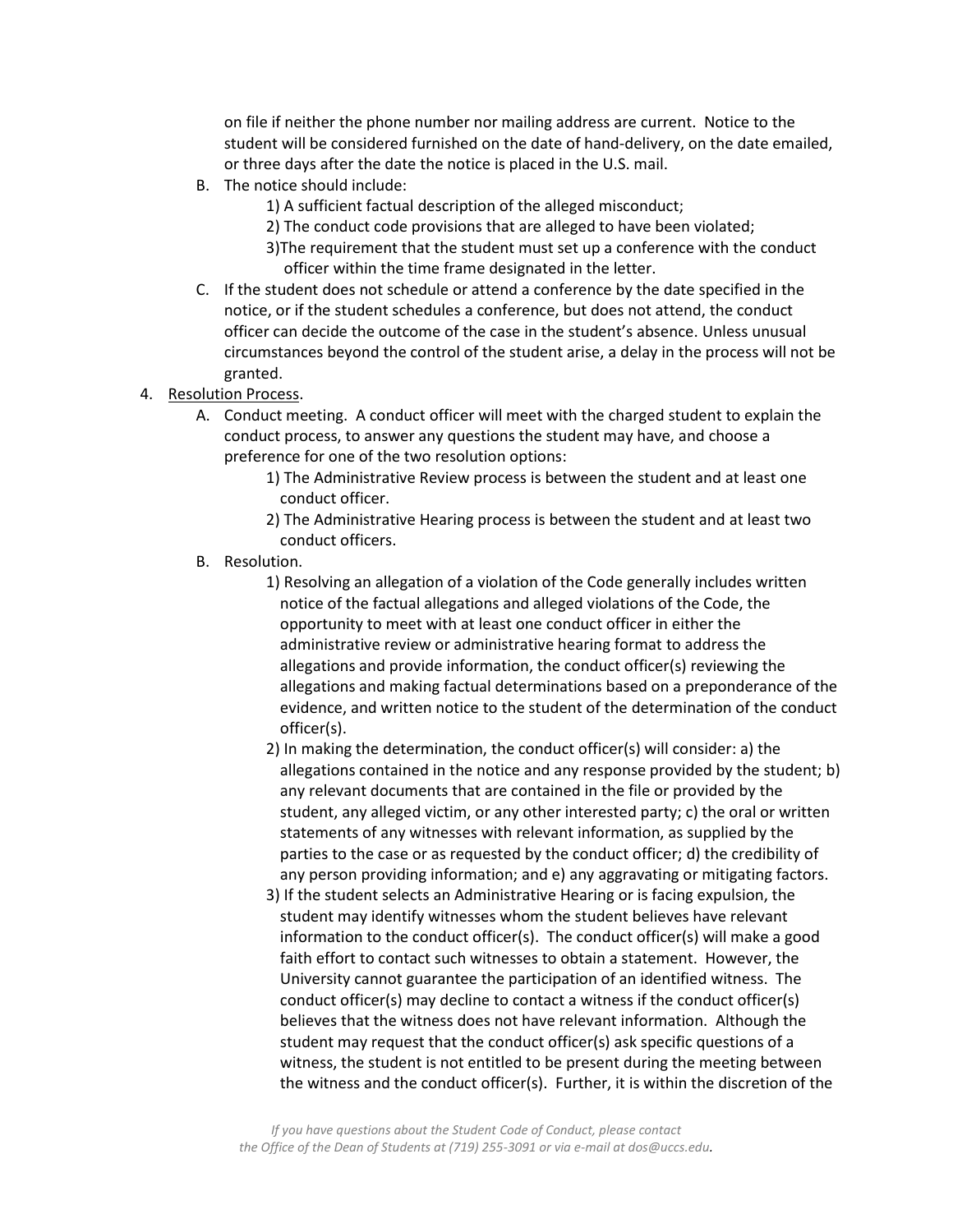conduct officer(s) to decide whether to ask the witness any question(s) submitted by the student.

- 4)The student may request to know the names of any witnesses or reporting parties. The student may have access to review and respond to relevant information that any such individual has provided to the conduct officer(s).
- C. Expedited Administrative Review. When the conduct officer determines that a prompt review is essential (e.g. end of the semester, the student is graduating, or there is substantial concern for the health, safety, or welfare of a member of the University community), the conduct officer may require that the student meet with the conduct officer within 24 hours if the student is a campus resident, or 48 hours if the student resides off campus. In addition, notice may initially be given in these instances by telephone, or through University e-mail. If the student fails to attend the conference in the time specified, the conduct officer can decide the outcome of the case in the student's absence.
- D. Recording. All student conduct proceedings are closed. The University reserves the right to audiotape any conduct proceeding or investigative interview. Further, the student must obtain permission from the conduct officer to audiotape the conduct proceeding. The student may not record the conduct proceeding in any other medium other than audiotape with permission. Any audiotape that is made by the University may be listened to by the charged student, but not copied, and will be kept for as long as required by the Code and University policy based on the nature of the case and its outcome.

## 5. Standard of Proof and Process.

In order to find that a student has violated a standard of conduct, the burden of proof required is a preponderance of evidence. To support a finding of violation, the information provided must demonstrate that it is more likely than not that the student violated the Code.

The resolution process need not be conducted according to technical rules of evidence. Any relevant evidence may be considered if it is the sort of evidence on which responsible persons are accustomed to rely in the conduct of serious affairs. No evidence other than that received in conjunction with the conduct process shall be considered.

- 6. Rights of Accused Students. Throughout the disciplinary process the accused student has the following rights:
	- A. To receive a written notice of the complaint.
	- B. To be accompanied by an advisor during any conduct meeting or hearing. . The advisor is subject to the restrictions contained in the Code.
	- C. To request statements from any witness for an Administrative Hearing or if the student is facing expulsion.
	- D. To be notified in writing of any disciplinary sanctions imposed.
	- E. To request an appeal by the Conduct Appeal Board (CAB) when appropriate criteria has been met (see Article X. Appeals).
	- F. To review, upon request, the contents of the disciplinary file, with the exception of police reports.
	- G. To have information relating to the disciplinary proceedings be kept confidential, as provided for in the Family Educational Rights and Privacy Act of 1974, and in the Campus Security Act as Amended by the Higher Education Amendments of 1992. The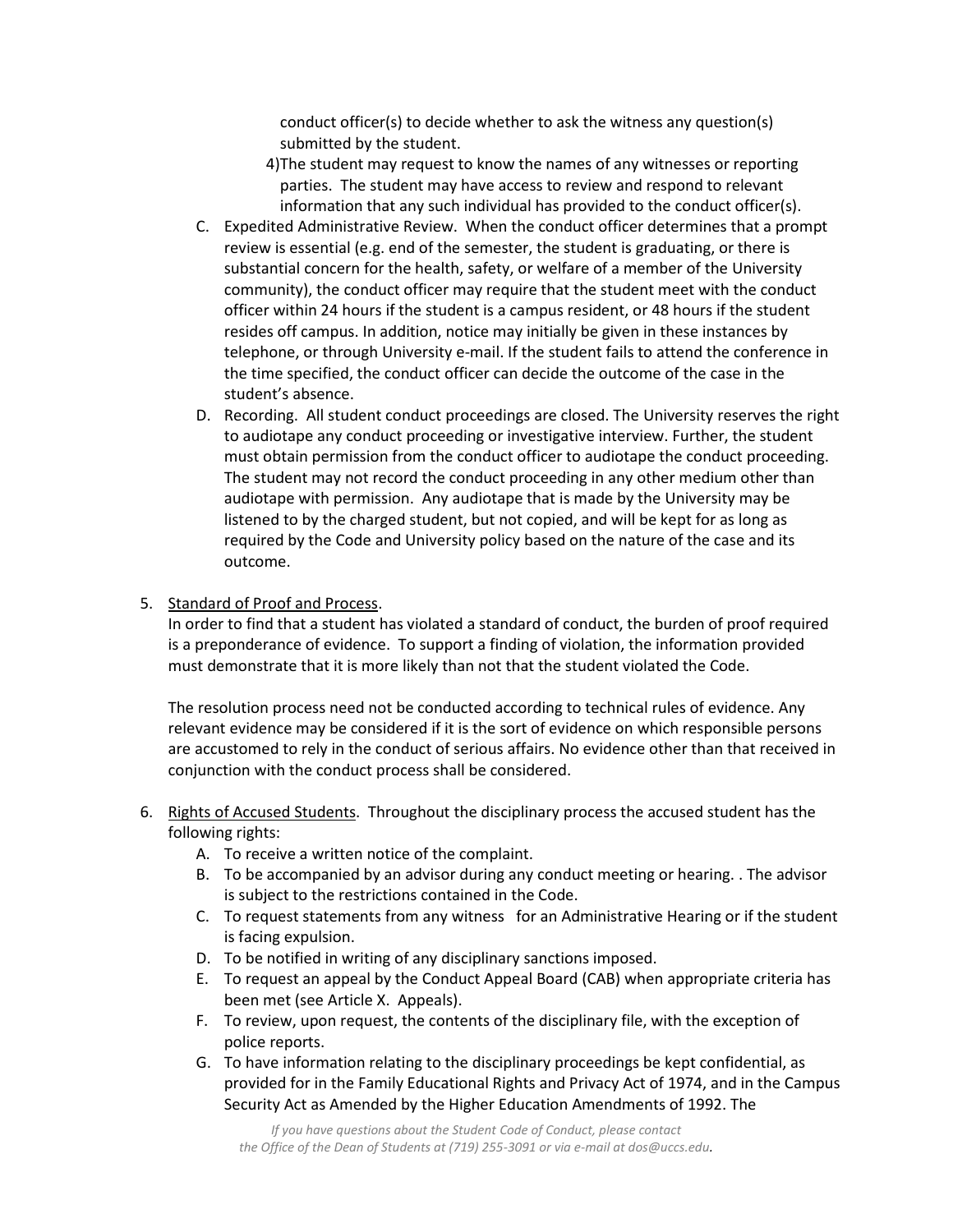amendments require that both the accuser and Accused by informed of the outcome of any campus disciplinary proceedings resulting from alleged sexual assault.

## **IX. Sanctions**

- A. Overview.
	- 1. After hearing the case, the conduct officer(s) may find by a preponderance of evidence that the student is not responsible for violating the Code, or may find the student responsible for violating the Code and issue a sanction based on that finding.
	- 2. Sanctions imposed for misconduct must be based upon a consideration of all the circumstances in a particular case. Mitigating and aggravating circumstances may be considered. Repeated violations are likely to result in progressively severe sanctions. One or more of the sanctions below may be imposed. It is important to note that in all cases, the conduct officer(s) reserve the right to use their discretion in determining the appropriate sanction for a case, which could include lower or higher sanctions than the prescribed guidelines. All decisions regarding responsibility and appropriate sanctions will be given to a student in writing.
- B. Educational Sanctions. The student may be required to perform a specific number of hours of community service, complete a reflection or research paper, attend a class, workshop, program, or lecture, or be involved with the community in a way that brings about a new understanding of the community and how his/her behavior may have impacted others. This is not an exhaustive list but should serve as a reference for the types of educational sanctions that may be levied.
- C. Written Warning. A written statement that the behavior was inappropriate and more serious conduct action will be taken should subsequent infractions occur.
- D. Residence Hall Reassignment. The student is assigned to a different residence hall on campus. If there is a room type change, the student's bill will be adjusted accordingly.
- E. Residence Hall Termination. The student's residence hall agreement is terminated through the conduct process and the student is prohibited from residing in any University residence hall on either a permanent or temporary basis. Specific exclusion from the residence halls may also be imposed. Termination may occur in cases where a student appears to be involved in violations of the Code and the behavior or pattern of behavior has a significant negative impact on his/her living community. Students whose housing contract is terminated through the conduct process are financially responsible for all charges associated with housing for the remainder of the academic year.
- F. Formal Reprimand. More serious than a Written Warning, a student receives a formal reprimand, any future violations of the Student Code of Conduct will likely result in more severe disciplinary actions.
- G. Disciplinary Probation. Probation for a designated period of time in which specific sanctions or restriction may be imposed as part of this probation. Further prohibited conduct is likely to result in suspension. The student on disciplinary probation is not in good standing with the University. Loss of good standing may prohibit or impact a student from:
	- 1. Representing the University through official events
	- 2. Studying Abroad
	- 3. Serving in a leadership position or on a University committee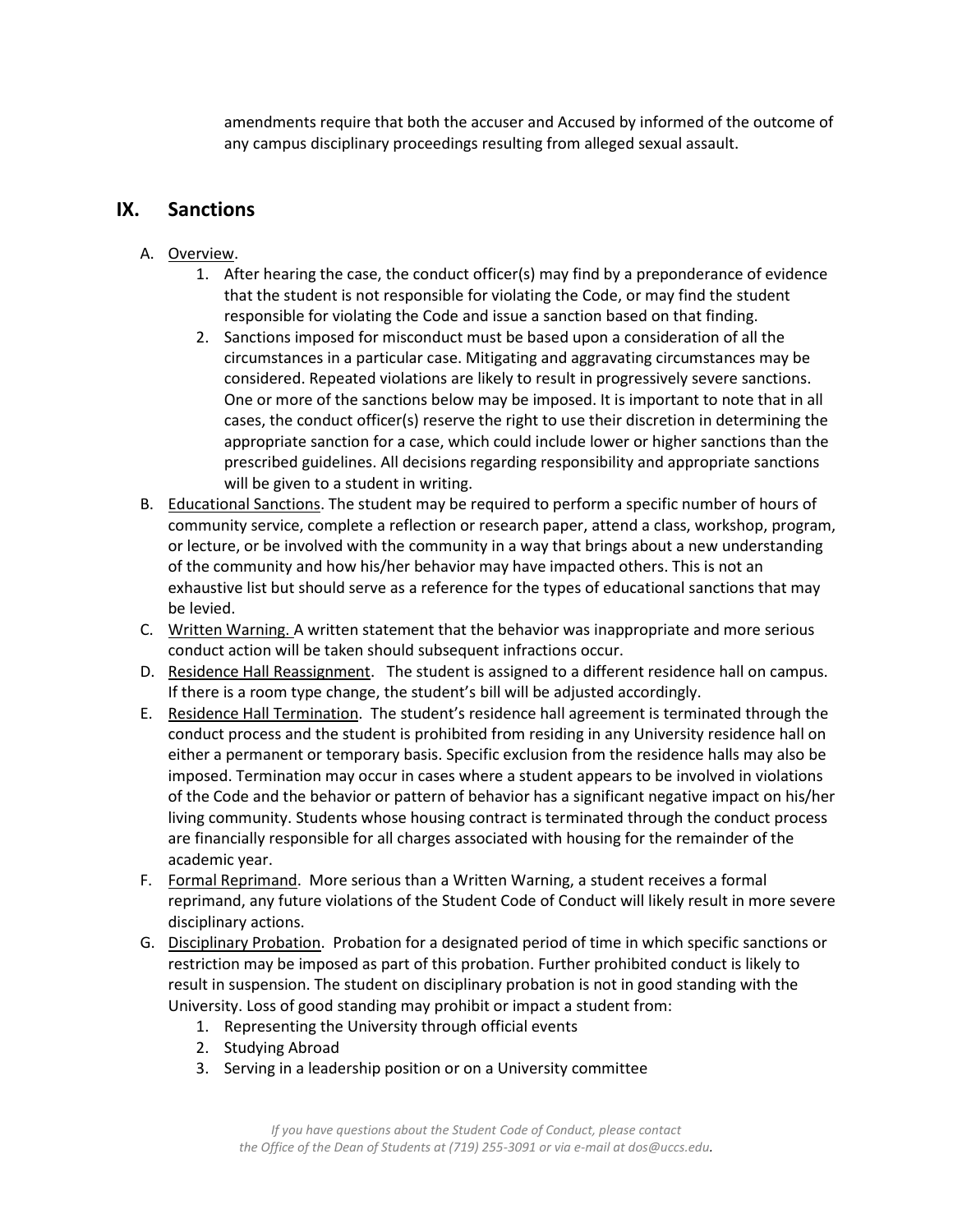- H. Suspension. The student is required to leave the University for a specific period of time. An indication of suspension appears on the student's transcript. After the period of suspension has expired, the transcript notation will be removed upon request. The student is required to apply for readmission to the University after the suspension period. Suspension from the University includes an automatic exclusion from campus property during the period of suspension. A suspension decision results in the student being suspended from all campuses of the University of Colorado system.
	- 1. Suspension in Abeyance. The student is suspended from the University, but due to mitigating circumstances, the suspension is deferred, allowing the student to continue with daily University activities and providing a student with one final opportunity to prove they can operate responsibly within the community. If the student, through the conduct process, is found to have violated the Code during the period of the suspension in abeyance, the student will be immediately suspended from the University for the duration of the abeyance, as well as given additional sanctions, including an extension of the suspension, or expulsion.
- I. Expulsion. The student is required to permanently leave the University. A notation of expulsion keeps the incident on file in the Office of the Dean of Students permanently. Expulsion from the University includes an automatic exclusion from the campus property. An expulsion decision results in the student being expelled from all campuses in the University of Colorado system. An indication of expulsion appears on the student's transcript.
- J. Exclusion. The student is denied access to all or a portion of campus. When a student is excluded from University property, that student may be permitted onto University property for limited periods and specific activities with the permission of the Dean of Students or designee. Should the student enter University property without permission, the student is subject to action taken by law enforcement for trespass.
- K. Restriction or Denial of University Services. The student is restricted from using or is denied specific University services, including participation in University activities.
- L. Delayed Conferral of Degree. The issuance of a student's diploma is delayed for a specific period of time.
- M. Recommendation for Revocation of Degree. The conduct officer(s) may recommend to the Regents of the University of Colorado revocation of an earned degree.
- N. Additional Sanctions. Additional sanctions may include, but are not limited to, requiring the student to compensate a victim for theft or damage, counseling assessment or referral or community service.
- O. Alcohol and Drug Sanctions.
	- 1. Any student currently on University probation or who is found responsible for violating the University alcohol or drug policy is subject to suspension from the University for at least one full semester.
	- 2. If a student is found to be in violation of state laws or University policies governing alcohol or drugs, the student will be sanctioned according to the conduct officer's assessment of risk. First and second offenses may include the following:
		- a.Parental notification;
		- b.Probation for one semester; or
		- c.Attendance at a University sponsored alcohol awareness class.
	- 3. Sanctioning of alcohol and drug violations may be more severe if the incident includes any of the following aggravating factor(s): public intoxication, provision of alcohol/drugs to minors, driving a vehicle under the influence of alcohol/drugs, damage to property, and obstruction of a peace officer or failure to cooperate with a University official.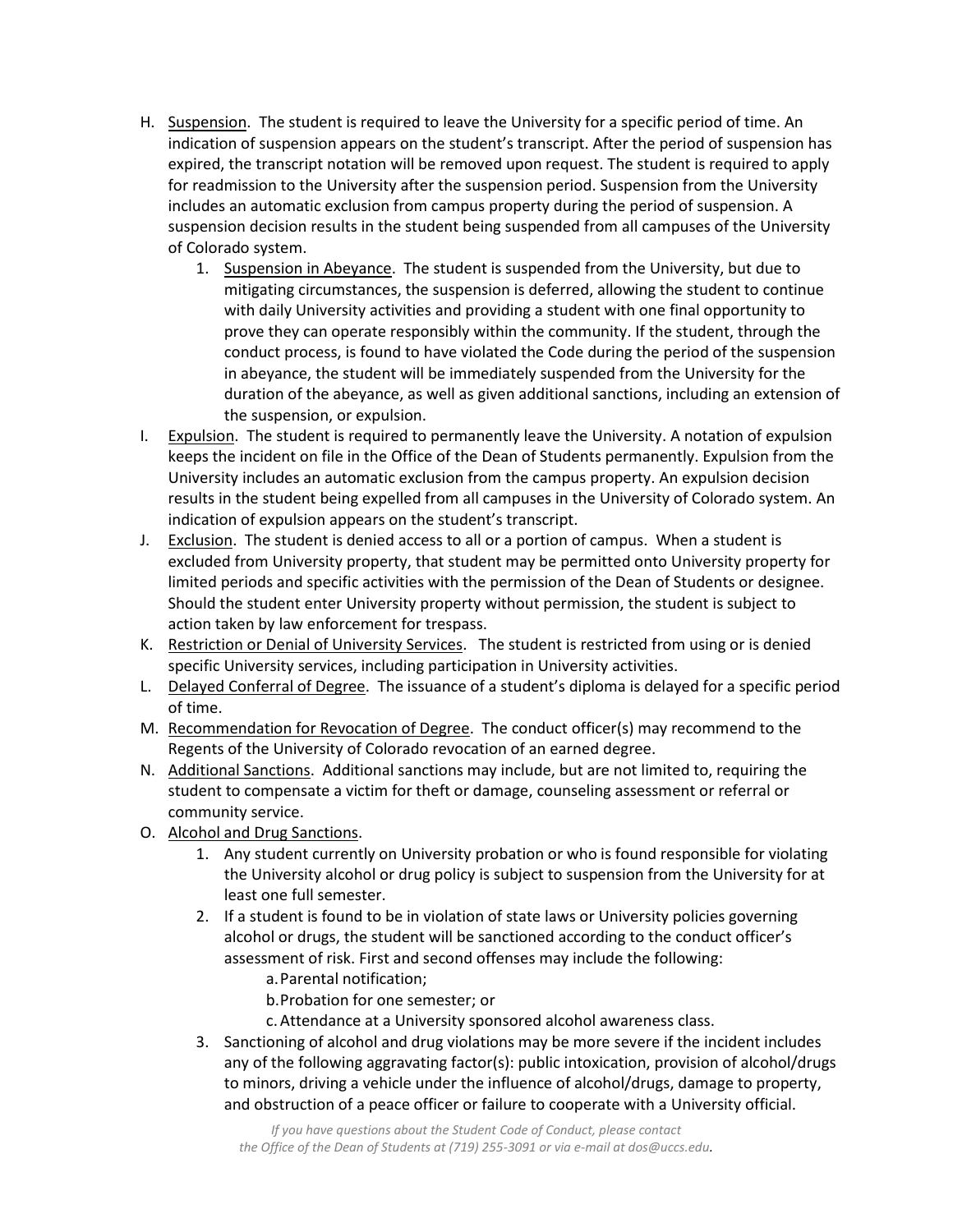Sanctioning may also be more severe if the violation is accompanied by other violations of the Code or multiple violations of the Code.

# **X. Appeals**

- 1. Introduction. A responding student may only appeal if the sanctions of disciplinary probation, residence hall termination, suspension, or expulsion were imposed. The appeal is the final step in the conduct process. An appeal does not provide a second hearing of the case. The review on appeal will be based on the existing record, or new information provided. The information provided to the Conduct Appeal Board ("CAB") in the student's request for appeal and information the conduct officer may present regarding the rationale for the decision. Deviation from the conduct procedures in this code will not invalidate a decision or be a basis for appeal except where such deviation has clearly resulted in significant prejudice to the student.
- 2. Appeals Criteria. A student may appeal upon one or more of the following grounds:
	- A. The established procedures were not followed, in a significant way, and as a result, the factual findings, the sanction, or both, were not correct.
	- B. The severity of the sanction imposed was not appropriate based on the nature of the violation or the circumstances.
	- C. There is new information that would have been material to the outcome, had the information been presented at the hearing or administrative review. The new information must be included with the student's request for appeal. Also, the student must show that the new information could not have been presented at the hearing or administrative review.
- 3. Appeals Process. If a case is appealed, and unless the welfare of a person or the community is threatened, all of the sanctions imposed in the case will not go into effect until either the deadline for filing an appeal passes and no appeal is filed or, if a timely appeal is filed, the appeal is decided, whichever comes first. An appeal must be filed by the date specific in the conduct decision letter. If a student files an appeal, the student will be informed of the outcome when the appeal process has been completed. An appeal will only be considered if it includes a written appeal letter, the student's criteria for appeal, and rationale for appeal. It is the student's obligation to provide any and all materials the student wishes to have considered at the time of appeal submission. Subsequent information and/or revisions to the appeal will not be accepted. The Conduct Appeals Board will make the decision as to whether these conditions have been met. A student may file an appeal by delivering the appeal in person to the Office of the Vice Chancellor for Student Success.
- 4. Conduct Appeal Board Membership.
	- A. The Vice Chancellor for Student Success, or designee, upon the recommendation from the Dean of Students shall appoint the CAB members at the beginning of the academic year. In cases involving residence hall termination, one of the CAB members shall be the Director of Residence Life and Housing or his/her designee. The CAB members shall have no prior involvement with the case. The CAB shall only consider information contained in the record of the case that is transmitted to the appeal officer; however, the CAB may request clarification of the decision rendered by the conduct officer. Any CAB member who believes she or he is unable to be an objective participant for a given appeal is expected to remove herself/himself from the CAB for that particular appeal.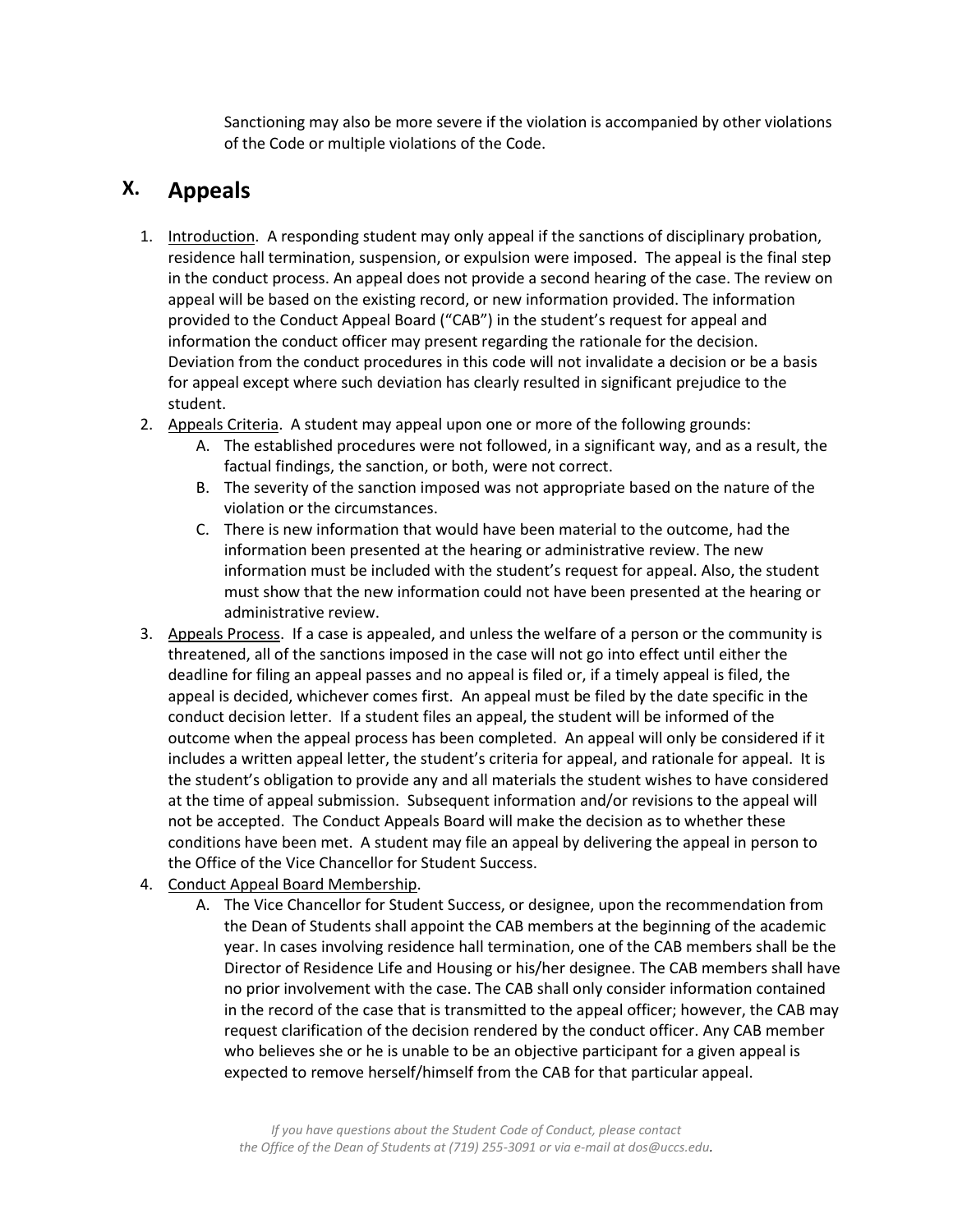- B. The CAB shall consist of three members. One member of the CAB will serve as the Lead Appeal Reader (LAR). The LAR must be a staff or faculty member. She or he is responsible for management of the CAB.
- C. The CAB will review the student's appeal and decide on an action by a majority vote. The LAR will compose an Appeal Decision Letter to the student and submit it to the Office of the Dean of Students. The Office of the Dean of Students will provide a copy of the Appeal Decision Letter to the student.
- 5. Conduct Appeal Board Authority. The CAB shall have the authority to:
	- A. Affirm the initial decision.
	- B. Find that: (1) the student has presented information that would have been material to the outcome of the case, had the information been presented at the student conduct meeting; and (2) the information was not known to the person appealing at the time of the original student conduct meeting. In this event, the CAB will refer the case back to the conduct officer(s) for reconsideration in light of the new information.
	- C. Find that improper procedures were used, to the prejudice of the student. In this case, the CAB will refer the case back to the conduct officer(s) with a recommendation on how to correct the procedures. The conduct officer(s) may make a new decision on the case. The student may then submit another request for appeal if the student again has grounds to appeal after the new decision.
	- D. Reduce or increase the sanction, if the CAB determines that the sanction imposed was too severe or too lenient, given the nature of the violation and/or circumstances. A sanction should not be increased or decreased unless there is a compelling justification to do so. Merely disagreeing with the decision of the conduct officer(s) is not a compelling justification.
- 6. Questions of Law. If questions of law arise during the appeal process, the CAB may consult with the Office of the University Counsel.

## **XI. Additional Information**

- 1. Record Retention and Review. The Office of the Dean of Students maintains student conduct records in accordance with federal and state law and University policy.
	- A. With the exception of cases in which the University has federally mandated reporting requirements and cases involving probation, suspension, or expulsion, records will be kept until the student has graduated from or permanently withdrawn from the University.
	- B. In cases involving probation, suspension, or in which the University has federally mandated reporting requirements, the University will keep the records for seven years after the responding student graduates or permanently withdraws from the University. If a student does not return after the suspension period, the seven year period will start at the end of the suspension period.
	- C. In cases involving expulsion, the University will keep the records indefinitely.
- 2. Disciplinary Hold and Disciplinary Stop.
	- A. While conduct proceedings are pending, the University may place a disciplinary hold on the student's records. The disciplinary hold is honored by the University, including Continuing Education, and prohibits the student from registering for classes until the conduct process, including the review procedure if requested, has been completed. The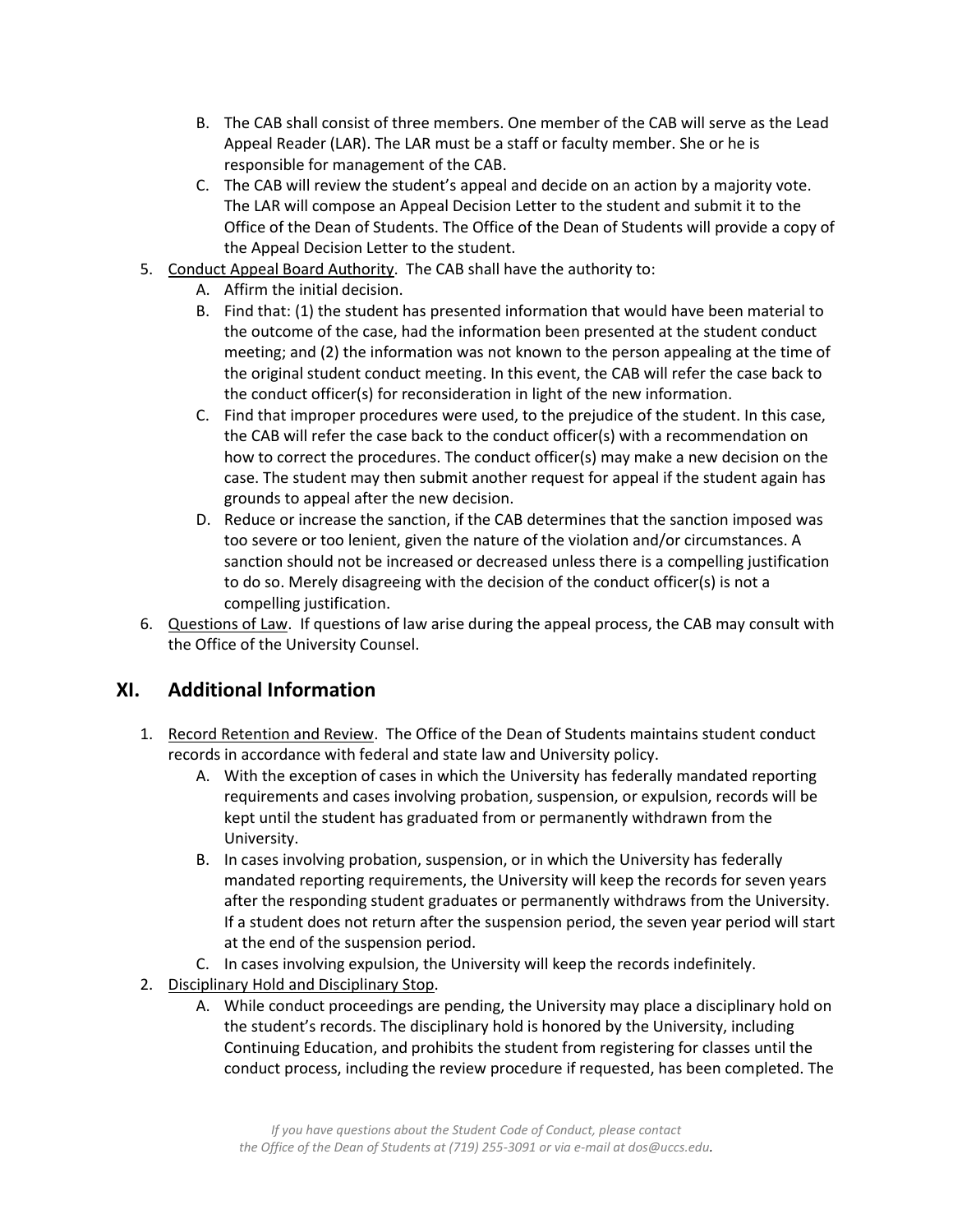transcript hold prohibits the academic transcript from being released until all actions have been completed.

- B. A disciplinary hold may also be placed if a student fails to complete assigned sanctions, which has the same impact on a student's records and registration as described above. The disciplinary hold will not be removed until all sanctions are completed.
- C. A disciplinary stop shall be placed on a student's record if they are suspended as the outcome of the conduct proceedings. A disciplinary stop is honored by all University of Colorado campuses and prohibits a student from being admitted to any of the campuses and from registering for classes until the suspension period is over and the student has reapplied and has been re-admitted.
- 3. Refund Policy after Disciplinary Action. If a student is suspended or expelled from the University, assessment or refund of tuition and fees are made in the same way as when a student voluntarily withdraws. The date used for determining the amount due will be the first day of the suspension or expulsion, as decided upon by the Office of the Dean of Students. The policy for Residence Life and Housing terminations can be found in the Housing Contract at: [http://www.uccs.edu/residence/current-resident/policies.html.](http://www.uccs.edu/residence/current-resident/policies.html)
- 4. Release of Conduct Information.
	- A. Provisions of the Family Educational Rights and Privacy Act of 1974, as amended by the Higher Education Amendments of 1998, govern access to a student's academic transcript or conduct file. The student and/or those University officials who demonstrate a legitimate educational need for disciplinary information may have access to the student's conduct file. Parent(s) who provide proof that a student is a dependent as defined in Section 152 of the Internal Revenue Code of 1954. A copy of the last federal income tax return listing the student as a dependent will serve as proof of dependency and allow the parent(s) access to the student's conduct file without written consent of the student. In this case, parents may also have access to a conduct file even if the student has requested otherwise.
	- B. In addition, parent(s) may be notified if a student under 21 years of age is found responsible for a violation involving use or possession of alcohol or other drugs. All other inquiries, including, but not limited to, inquiries from employers, government agencies, news media, family, friends, or police agencies, require a written release from the student before access to University conduct files is granted. An exception to the foregoing is that information may be released pursuant to a lawfully issued subpoena and as otherwise provided by the Campus Security Act as amended by the Higher Education Amendments of 1992.
	- C. The Campus Security Act permits higher education institutions to disclose to alleged victims of any crime of violence (murder, robbery, sexual assault, aggravated assault, burglary, motor vehicle theft, arson) the results of the conduct proceedings conducted by the institution against an alleged perpetrator with respect to such crime. The Campus Security Act also requires that both accused and the accuser be informed of the result of campus conduct proceedings involving a sexual assault.
- 5. Re-Release of Information. Individuals who receive confidential information due to an exception to privacy laws, due to their participation in the conduct process, or due to the signed consent of the student whose records are in question are prohibited from further disclosing/releasing the confidential information, unless expressly permitted by law as in cases involving a crime of violence or non-forcible sexual offense. Violation of this prohibition could result in charges being pursued under this policy or other appropriate action.
- 6. Summary Suspension.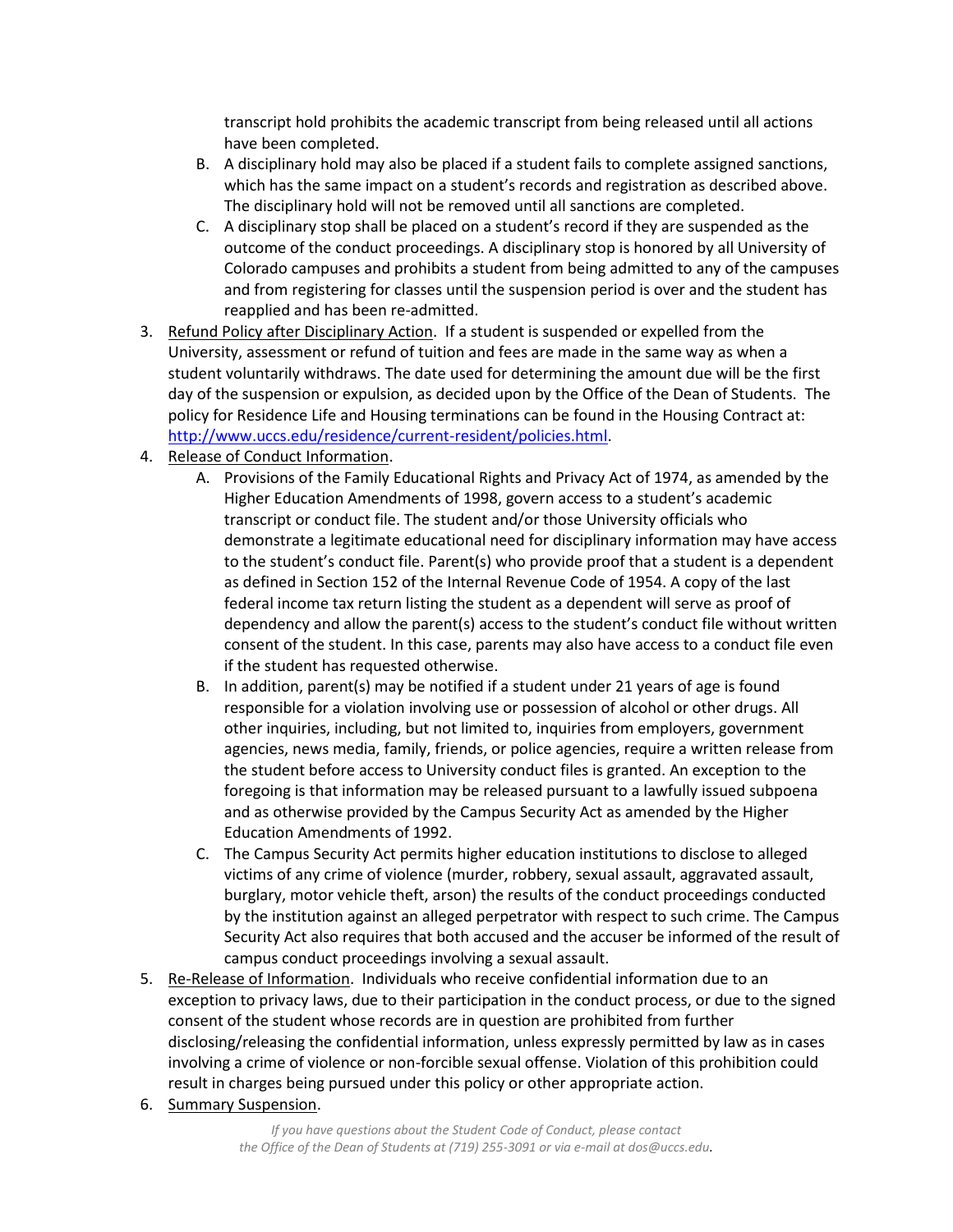- A. The Chancellor, Vice Chancellor for Student Success or their designee(s) have the authority to summarily suspend a student, pending final disposition of the case when, in the opinion of these officials, such a suspension is necessary to:
	- 1)Maintain order on the campus;
	- 2)Preserve the orderly functioning of the University;
	- 3)Stop interference in any manner with the public or private rights of others on University property;
	- 4)Stop actions or potential actions that threaten the health or safety of any person; or
	- 5)Stop actions or potential actions that destroy or damage University property, its students, faculty, staff, or guests.
- B. Summary suspension includes excluding the student from campus.
- C. Summary suspension begins immediately upon notice from the appropriate University official, without a conference with a conduct officer. A conference with a conduct officer is scheduled as soon as possible (usually within 10 calendar days) to determine how the case will continue and to begin the conduct process. A summary suspension may be put in place until a student receives a final disposition in a court process after having been charged with a serious crime.

## **XII. Campus Resources**

The following is a list of UCCS campus resources that may be applicable to the conduct process. You may also go to: <http://www.uccs.edu/dos/resources.html>

*Resources that may also be confidential reporting resources:*

## **University Mental Health Services**

Inside the UCCS Recreation and Wellness Center719--255-4444 http://www.uccs.edu/recwellness/mental-health-services.htmlOffers counseling programs and activities for all University students. Educational programs offered to all students, faculty, and staff. All contacts are confidential.

## **Ombuds Office**

Cragmor Hall Room 003 719-255-3304 http://www.uccs.edu/~ombuds/index.html Assists students, faculty, and staff in resolving complaints or disputes with other individuals, offices, or departments within the University. Does not maintain records and is independent of any department or office. All contacts are confidential.

#### **Student Health Services**

Inside the UCCS Recreation and Wellness Center719-255-4444 http://www.uccs.edu/recwellness/health-services.html Offers affordable, quality health care and personalized health education so that students can make informed choices regarding their health. All contacts are confidential.

#### *The following resources, although not confidential, are available to students:*